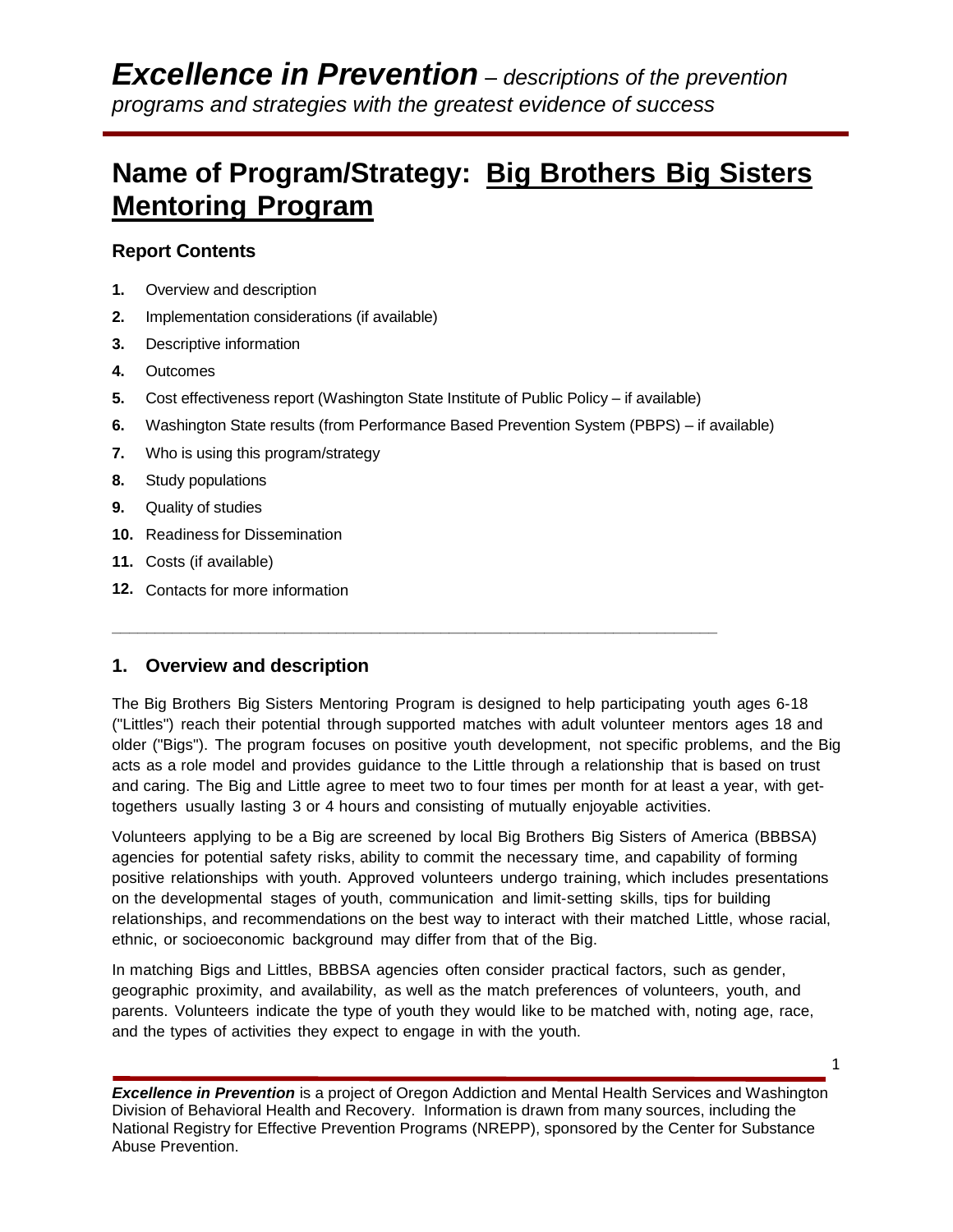Youth and their parents state their preference for volunteers, noting such factors as age, race, and religion, and youth also provide their activity preferences. Matching policies may vary across local BBBSA agencies, but in all cases, the parent must approve the match.

The study reviewed for this summary was conducted with eight urban BBBSA agencies and included youth ages 10-16.

### **2. Implementation considerations (if available)**

BBBSA staff and national operating standards guide implementation staff in screening, orienting, and training volunteers and youth and in creating and supervising the matches. The mentoring program emphasizes supervision to facilitate effective matches. For example, national requirements specify that organizations implementing the program must contact the parent, youth, and volunteer within 2 weeks of the match; maintain monthly telephone contact with the volunteer during the first year of the match; and maintain monthly contact with the parent and/or youth. In addition, implementers must contact the youth directly at least four times during the first year of the match; after the first year, contact with the participants can be reduced to once per quarter. Staff from local BBBSA agencies also supports the match by providing guidance if problems arise in the Big-Little relationship.

## **3. Descriptive Information**

| <b>Areas of Interest</b>  | Mental health promotion<br>Substance abuse prevention |  |  |  |
|---------------------------|-------------------------------------------------------|--|--|--|
| <b>Outcomes</b>           | 1: Initiation of drug use                             |  |  |  |
|                           | 2: Aggressive behavior                                |  |  |  |
|                           | 3: School competence and achievement                  |  |  |  |
|                           | 4: Family relationships                               |  |  |  |
| <b>Outcome Categories</b> | Drugs                                                 |  |  |  |
|                           | Education                                             |  |  |  |
|                           | Social functioning                                    |  |  |  |
|                           | Violence                                              |  |  |  |
| <b>Ages</b>               | 6-12 (Childhood)                                      |  |  |  |
|                           | 13-17 (Adolescent)                                    |  |  |  |
| <b>Genders</b>            | Male                                                  |  |  |  |
|                           | Female                                                |  |  |  |
| <b>Races/Ethnicities</b>  | American Indian or Alaska Native                      |  |  |  |
|                           | <b>Black or African American</b>                      |  |  |  |
|                           | Hispanic or Latino                                    |  |  |  |

*Excellence in Prevention* is a project of Oregon Addiction and Mental Health Services and Washington Division of Behavioral Health and Recovery. Information is drawn from many sources, including the National Registry for Effective Prevention Programs (NREPP), sponsored by the Center for Substance Abuse Prevention.

2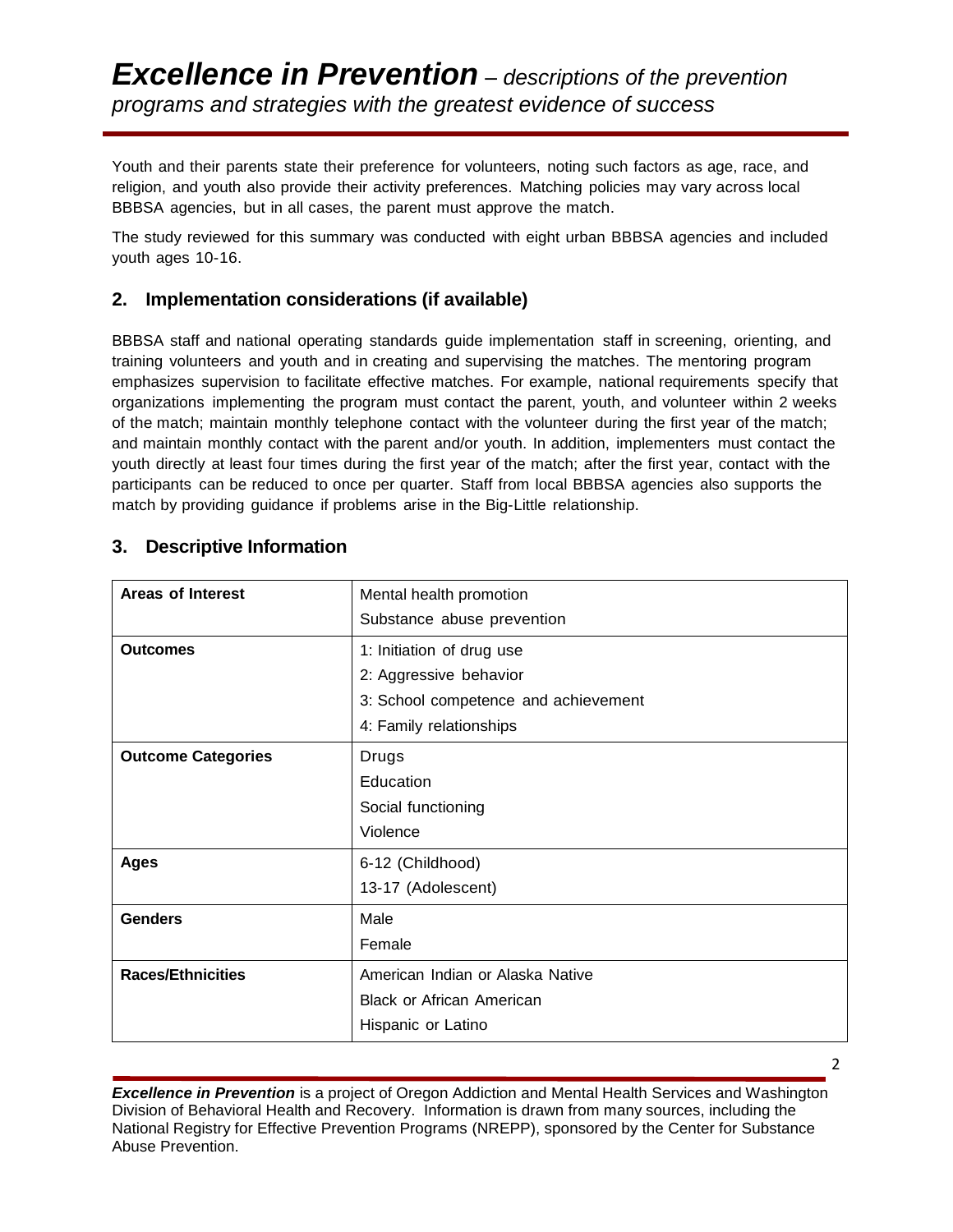*Excellence in Prevention – descriptions of the prevention programs and strategies with the greatest evidence of success*

|                                  | White<br>Race/ethnicity unspecified                                                                                                                                                                                                                                                                                                                       |  |  |  |  |
|----------------------------------|-----------------------------------------------------------------------------------------------------------------------------------------------------------------------------------------------------------------------------------------------------------------------------------------------------------------------------------------------------------|--|--|--|--|
|                                  |                                                                                                                                                                                                                                                                                                                                                           |  |  |  |  |
| <b>Settings</b>                  | Other community settings                                                                                                                                                                                                                                                                                                                                  |  |  |  |  |
| <b>Geographic Locations</b>      | Urban                                                                                                                                                                                                                                                                                                                                                     |  |  |  |  |
| <b>Implementation History</b>    | Big Brothers Big Sisters of America was founded in 1904 to<br>provide one-to-one youth and adult volunteer mentor matching<br>through the Big Brothers Big Sisters Mentoring Program. Since<br>then, more than 360 agencies in each of the 50 States, the District<br>of Columbia, and Guam have used the program, which served<br>210,000 youth in 2010. |  |  |  |  |
| <b>NIH Funding/CER Studies</b>   | Partially/fully funded by National Institutes of Health: No<br>Evaluated in comparative effectiveness research studies: No                                                                                                                                                                                                                                |  |  |  |  |
|                                  |                                                                                                                                                                                                                                                                                                                                                           |  |  |  |  |
| <b>Adaptations</b>               | The parent orientation guide has been translated into Spanish.                                                                                                                                                                                                                                                                                            |  |  |  |  |
| <b>Adverse Effects</b>           | No adverse effects, concerns, or unintended consequences were<br>identified by the applicant.                                                                                                                                                                                                                                                             |  |  |  |  |
| <b>IOM Prevention Categories</b> | Universal                                                                                                                                                                                                                                                                                                                                                 |  |  |  |  |

#### **4. Outcomes**

## **Outcome 1: Initiation of drug use**

| <b>Description of Measures</b>    | Initiation of drug use was assessed using a self-report item from<br>the Big Brothers Big Sisters Outcome Survey: "Have you ever<br>used any drugs other than medicines you may have taken for<br>health reasons? Examples of drugs would be marijuana and<br>cocaine." Youth responded to the item with "yes" or "no."                                                                                                                                     |
|-----------------------------------|-------------------------------------------------------------------------------------------------------------------------------------------------------------------------------------------------------------------------------------------------------------------------------------------------------------------------------------------------------------------------------------------------------------------------------------------------------------|
| <b>Key Findings</b>               | Ten- to 16-year-old youth were randomly assigned to the<br>intervention group, which participated in the Big Brothers Big<br>Sisters Mentoring Program, or to a wait-list control group. Data<br>were collected for both groups at baseline and at the 18-month<br>follow-up. From baseline to the 18-month follow- up, youth in the<br>intervention group were less likely to initiate drug use compared<br>with youth in the control group ( $p < .05$ ). |
| <b>Studies Measuring Outcome</b>  | Study 1                                                                                                                                                                                                                                                                                                                                                                                                                                                     |
| <b>Study Designs</b>              | Experimental                                                                                                                                                                                                                                                                                                                                                                                                                                                |
| <b>Quality of Research Rating</b> | $3.0$ (0.0-4.0 scale)                                                                                                                                                                                                                                                                                                                                                                                                                                       |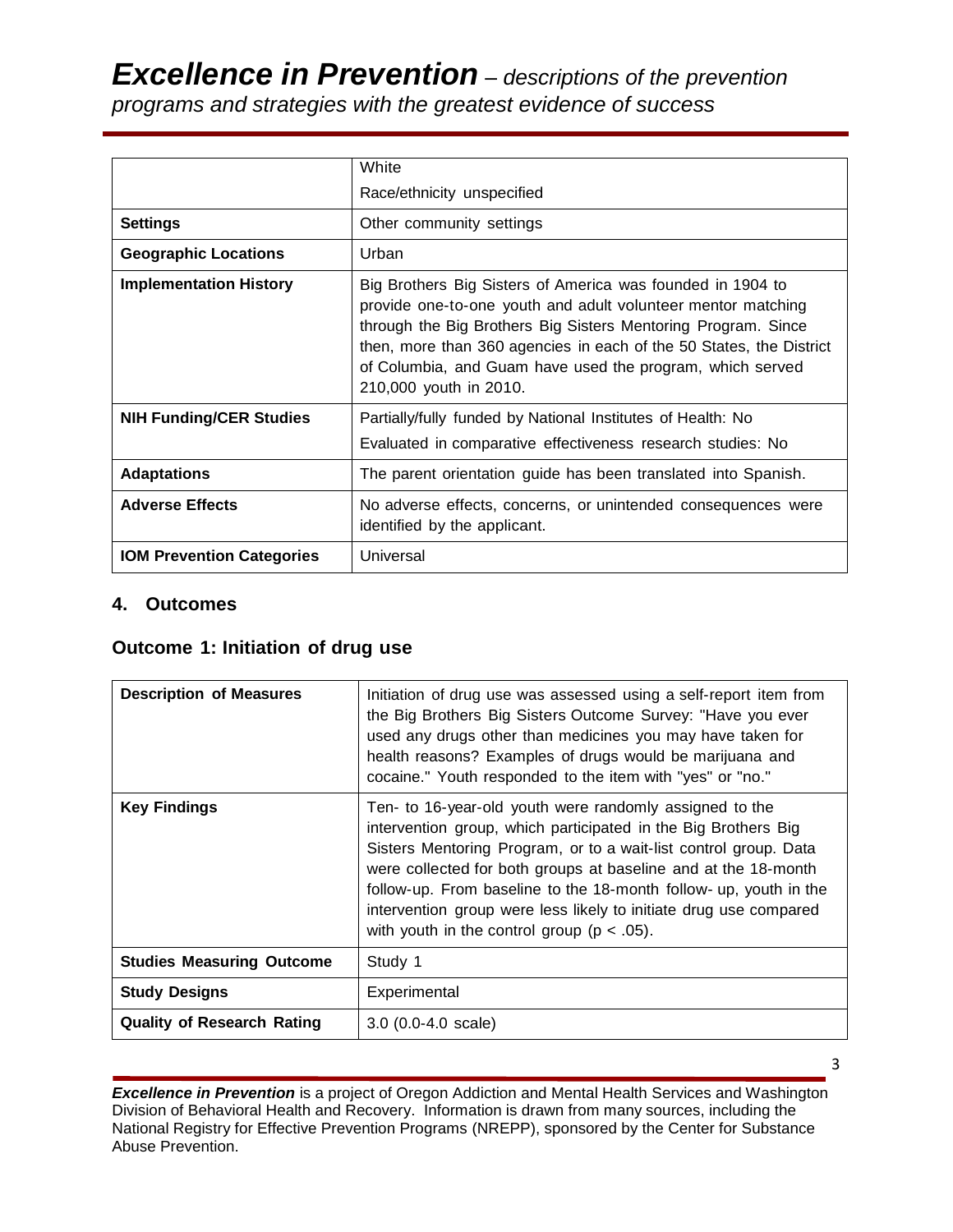## **Outcome 2: Aggressive behavior**

| <b>Description of Measures</b>    | Aggressive behavior was assessed using a self-report item from<br>the Big Brothers Big Sisters Outcome Survey: "Since last month,<br>have you hit someone because you didn't like something they<br>said or did?" Youth responded to the item with "yes" or "no."                                                                                                                                                                                                       |  |  |  |
|-----------------------------------|-------------------------------------------------------------------------------------------------------------------------------------------------------------------------------------------------------------------------------------------------------------------------------------------------------------------------------------------------------------------------------------------------------------------------------------------------------------------------|--|--|--|
| <b>Key Findings</b>               | Ten- to 16-year-old youth were randomly assigned to the<br>intervention group, which participated in the Big Brothers Big<br>Sisters Mentoring Program, or to a wait-list control group. Data<br>were collected for both groups at baseline and at the 18-month<br>follow-up. From baseline to the 18-month follow- up, youth in the<br>intervention group were less likely to engage in aggressive<br>behavior compared with youth in the control group ( $p < .05$ ). |  |  |  |
| <b>Studies Measuring Outcome</b>  | Study 1                                                                                                                                                                                                                                                                                                                                                                                                                                                                 |  |  |  |
| <b>Study Designs</b>              | Experimental                                                                                                                                                                                                                                                                                                                                                                                                                                                            |  |  |  |
| <b>Quality of Research Rating</b> | $3.0$ (0.0-4.0 scale)                                                                                                                                                                                                                                                                                                                                                                                                                                                   |  |  |  |

## **Outcome 3: School competence and achievement**

| <b>Description of Measures</b> | School competence and achievement were assessed using self-<br>report items from two instruments:                                                                                                                                                                                                                                                                                                                                                                                                                                                                                                                                           |  |  |  |  |
|--------------------------------|---------------------------------------------------------------------------------------------------------------------------------------------------------------------------------------------------------------------------------------------------------------------------------------------------------------------------------------------------------------------------------------------------------------------------------------------------------------------------------------------------------------------------------------------------------------------------------------------------------------------------------------------|--|--|--|--|
|                                | Self-Perception Profile for Children - Scholastic Competence<br>$\bullet$<br>Scale. Youth reported their ability to complete their<br>homework.                                                                                                                                                                                                                                                                                                                                                                                                                                                                                             |  |  |  |  |
|                                | Big Brothers Big Sisters Outcome Survey. Youth reported<br>٠<br>whether or not in the past month they skipped a class without<br>a valid excuse and skipped a day of school without a valid<br>excuse.                                                                                                                                                                                                                                                                                                                                                                                                                                      |  |  |  |  |
| <b>Key Findings</b>            | Ten- to 16-year-old youth were randomly assigned to the<br>intervention group, which participated in the Big Brothers Big<br>Sisters Mentoring Program, or to a wait-list control group. Data<br>were collected for both groups at baseline and at the 18-month<br>follow-up. At the 18-month follow-up, youth in the intervention<br>group felt more confident in their ability to complete their homework<br>compared with youth in the control group ( $p < .01$ ), and youth in<br>the intervention group had skipped 37% fewer classes ( $p < .05$ )<br>and 52% fewer days of school ( $p < .01$ ) than youth in the control<br>group. |  |  |  |  |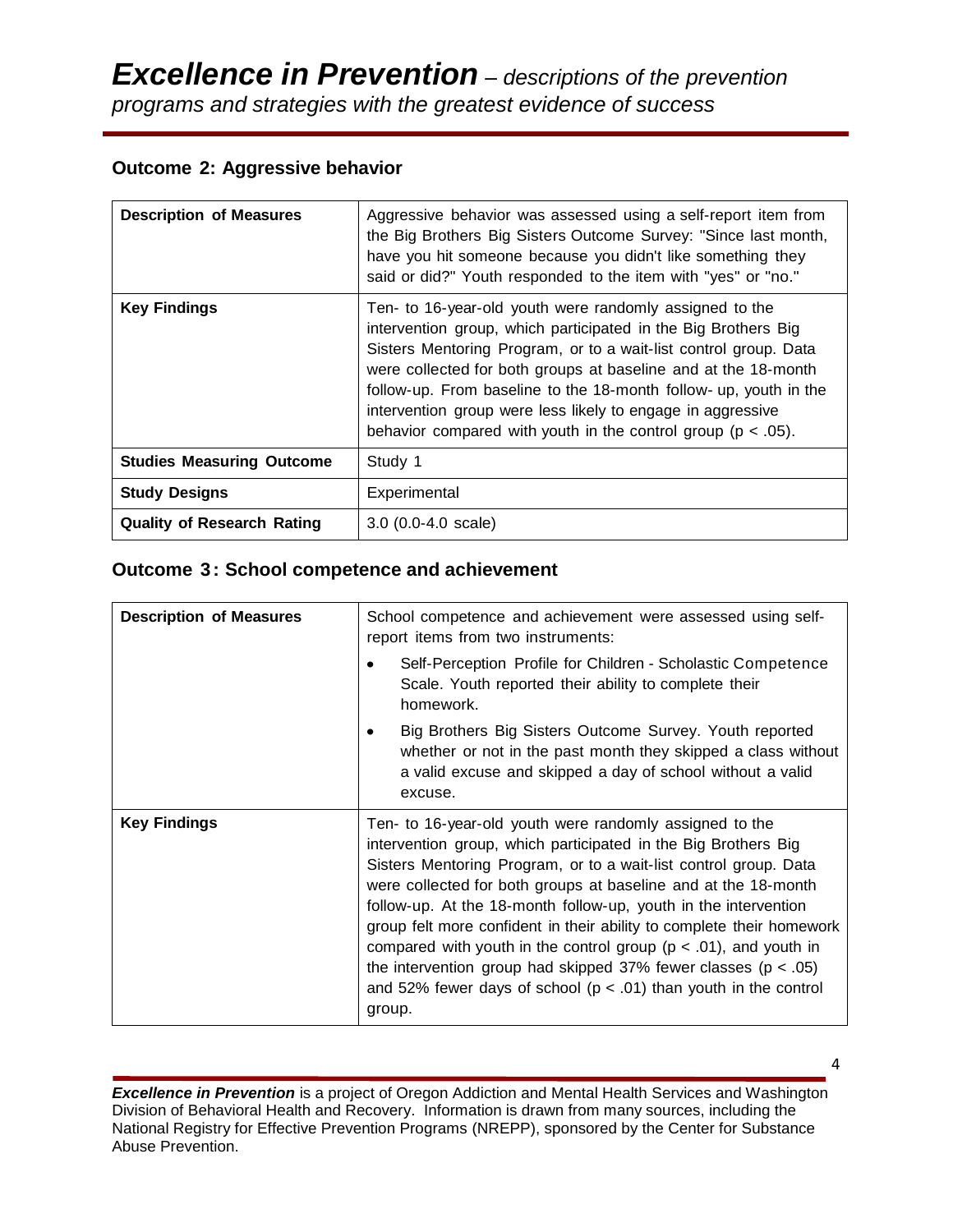| <b>Studies Measuring Outcome</b>  | Study 1               |
|-----------------------------------|-----------------------|
| <b>Study Designs</b>              | Experimental          |
| <b>Quality of Research Rating</b> | $3.1$ (0.0-4.0 scale) |

## **Outcome 4: Family relationships**

| <b>Description of Measures</b>    | Family relationships were assessed using self-report items from<br>two instruments:                                                                                                                                                                                                                                                                                                                                                                                                                                                                                                                                                                                                                                                                                                                   |  |  |  |  |
|-----------------------------------|-------------------------------------------------------------------------------------------------------------------------------------------------------------------------------------------------------------------------------------------------------------------------------------------------------------------------------------------------------------------------------------------------------------------------------------------------------------------------------------------------------------------------------------------------------------------------------------------------------------------------------------------------------------------------------------------------------------------------------------------------------------------------------------------------------|--|--|--|--|
|                                   | Big Brothers Big Sisters Outcome Survey. Youth reported<br>the number of times the youth lied to their parent in the past<br>month.                                                                                                                                                                                                                                                                                                                                                                                                                                                                                                                                                                                                                                                                   |  |  |  |  |
|                                   | Inventory of Parent and Peer Attachment (IPPA). Youth<br>٠<br>reported their relationship with their custodial parent using the<br>Relationship With Mother Scale of the IPPA, including the<br>trust, communication, and anger and alienation subscales, as<br>well as the summary parental relationship measure.                                                                                                                                                                                                                                                                                                                                                                                                                                                                                    |  |  |  |  |
| <b>Key Findings</b>               | Ten- to 16-year-old youth were randomly assigned to the<br>intervention group, which participated in the Big Brothers Big<br>Sisters Mentoring Program, or to a wait-list control group. Data<br>were collected for both groups at baseline and at the 18-month<br>follow-up. At the 18-month follow-up, fewer youth from the<br>intervention group had lied to their parent compared with youth in<br>the control group ( $p < .05$ ). Also at the 18-month follow-up, youth<br>in the intervention group had better relationships with their parent<br>( $p < .05$ ) and more trust in their parent ( $p < .05$ ) compared with<br>youth in the control group; however, no statistically significant<br>differences were found between groups in regard to<br>communication, anger, and alienation. |  |  |  |  |
| <b>Studies Measuring Outcome</b>  | Study 1                                                                                                                                                                                                                                                                                                                                                                                                                                                                                                                                                                                                                                                                                                                                                                                               |  |  |  |  |
| <b>Study Designs</b>              | Experimental                                                                                                                                                                                                                                                                                                                                                                                                                                                                                                                                                                                                                                                                                                                                                                                          |  |  |  |  |
| <b>Quality of Research Rating</b> | 3.1 (0.0-4.0 scale)                                                                                                                                                                                                                                                                                                                                                                                                                                                                                                                                                                                                                                                                                                                                                                                   |  |  |  |  |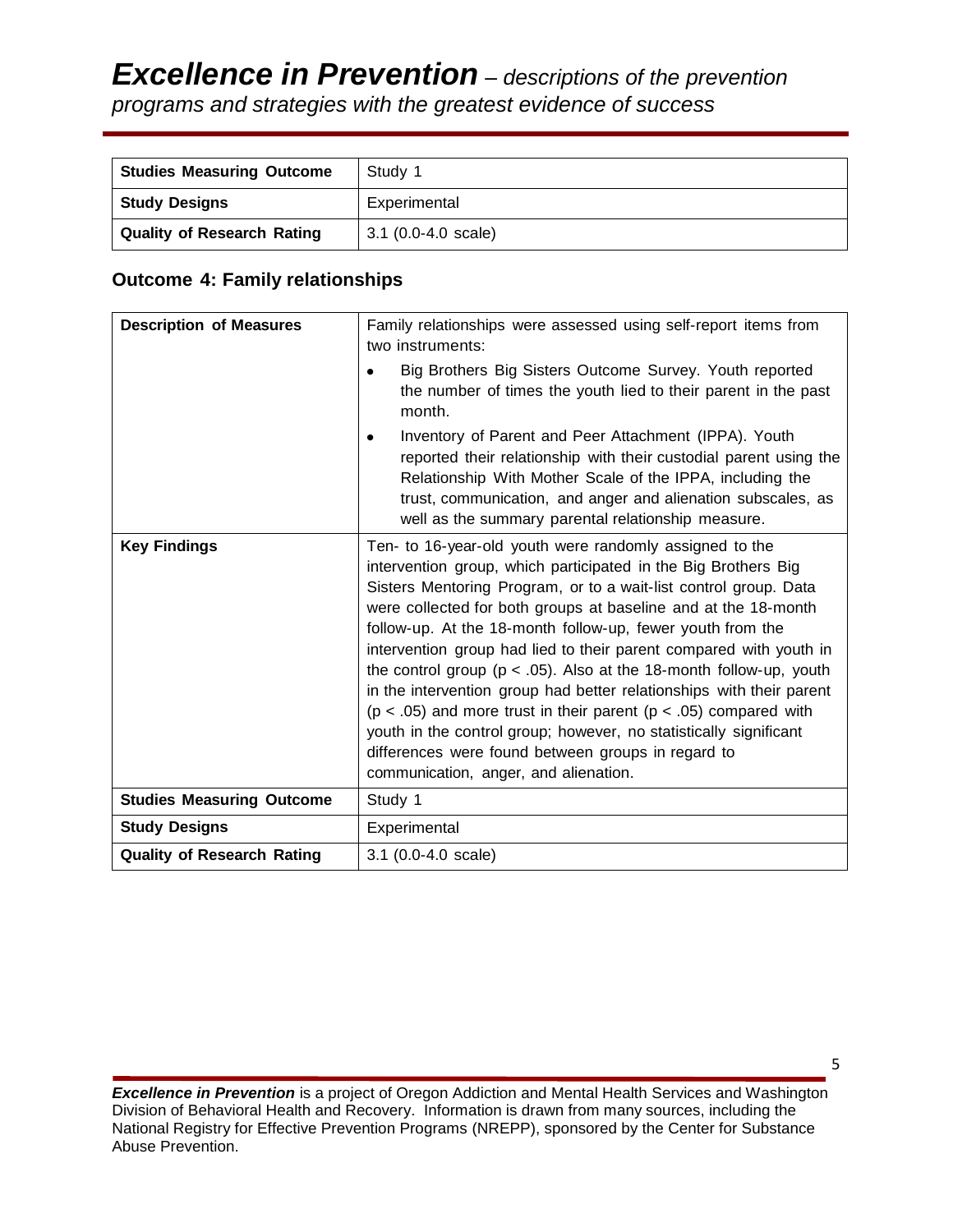## **5. Cost effectiveness report** (Washington State Institute of Public Policy – if available)

| Benefits minus cost, per participant                                                                                                                                                                                                                                                                                                                                                                                                                                                                                                                                                                                                                                             | According to the Washington State Institute for                                                                                                                                                 |  |  |
|----------------------------------------------------------------------------------------------------------------------------------------------------------------------------------------------------------------------------------------------------------------------------------------------------------------------------------------------------------------------------------------------------------------------------------------------------------------------------------------------------------------------------------------------------------------------------------------------------------------------------------------------------------------------------------|-------------------------------------------------------------------------------------------------------------------------------------------------------------------------------------------------|--|--|
| Source:                                                                                                                                                                                                                                                                                                                                                                                                                                                                                                                                                                                                                                                                          | Public Policy, the program/strategy returns                                                                                                                                                     |  |  |
| <b>Return on Investment: Evidence-Based Options</b><br>to Improve Statewide Outcomes - July 2011<br><b>Update.</b> Washington State Institute for Public<br>Policy, http://www.wsipp.wa.gov/rptfiles/11-07-1201.pdf.<br><b>Benefits and Costs of Prevention and Early</b><br>Intervention Programs for Youth - 2004 update.<br>Washington State Institute for Public Policy,<br>http://www.wsipp.wa.gov/pub.asp?docid=04-07-3901.<br><b>Costs and Benefits of Prevention and Early</b><br><b>Intervention Programs for At-Risk Youth:</b><br><b>Interim Report - 2003.</b> Washington State Institute<br>for Public Policy,<br>http://www.wsipp.wa.gov/pub.asp?docid=03-12-3901. | \$2,822 per individual<br>in taxpayer savings that would otherwise be<br>associated with education, substance abuse, teen<br>pregnancy, child abuse and neglect, or criminal<br>justice system. |  |  |

## **6. Washington State results** (from Performance Based Prevention System (PBPS)

| <b>Scale</b>          | Result         | Direction   | N Instruments used for this program |
|-----------------------|----------------|-------------|-------------------------------------|
| Favorable Attitudes 1 | significant ** | improvement | 24 AM Favorable Attitudes [Y2]      |
| Favorable Attitudes 2 | significant ** | improvement | 24 AM Favorable Attitudes [Y2]      |

## **7. Where is this program/strategy being used (if available)?**

| <b>Washington Counties</b> | <b>Oregon Counties</b> |
|----------------------------|------------------------|
| Klickitat, Pacific         |                        |

# **8. Study Populations**

The studies reviewed for this intervention included the following populations, as reported by the study authors.

| <b>Study</b> | Age                                    | Gender                 | <b>Race/Ethnicity</b>                                                                                                                                |
|--------------|----------------------------------------|------------------------|------------------------------------------------------------------------------------------------------------------------------------------------------|
| Study 1      | 6-12 (Childhood)<br>13-17 (Adolescent) | 60% Male<br>40% Female | 45% White<br>36% Black or African<br>American<br>9% Hispanic or Latino<br>8% Race/ethnicity<br>unspecified<br>2% American Indian or<br>Alaska Native |

*Excellence in Prevention* is a project of Oregon Addiction and Mental Health Services and Washington Division of Behavioral Health and Recovery. Information is drawn from many sources, including the National Registry for Effective Prevention Programs (NREPP), sponsored by the Center for Substance Abuse Prevention.

6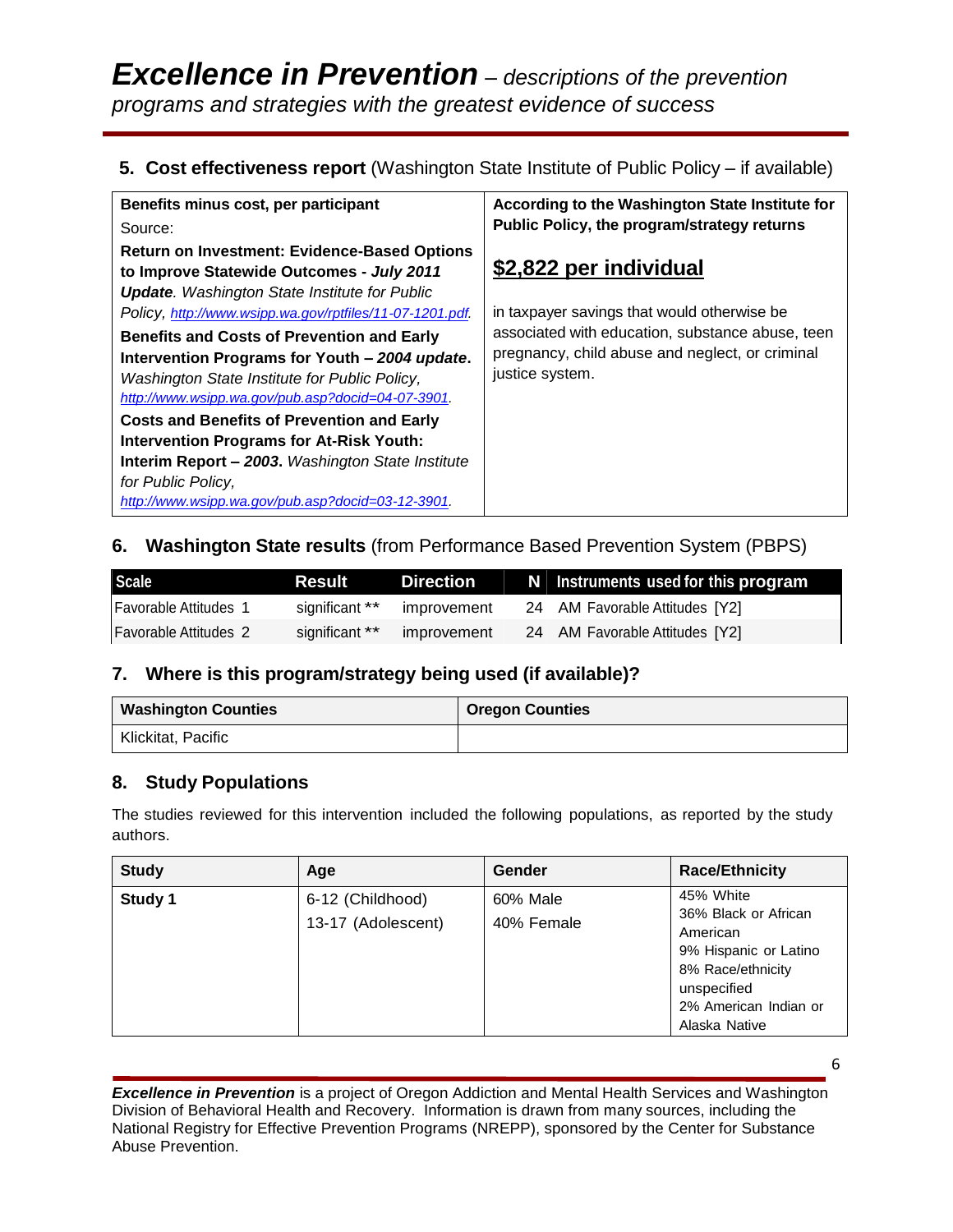## **9. Quality of Research**

The documents below were reviewed for Quality of Research. Other materials may be available. For more information, contact the developer(s).

#### **Study 1**

Botvin, G. J., Baker, E., [Dusenbury,](http://www.ncbi.nlm.nih.gov/sites/entrez?Db=pubmed&Cmd=ShowDetailView&TermToSearch=7707598&ordinalpos=1&itool=EntrezSystem2.PEntrez.Pubmed.Pubmed_ResultsPanel.Pubmed_RVDocSum) L., Botvin, E. M., & Diaz, T. (1995). Long-term follow-up results of a randomized drug abuse prevention trial in a [White middle-class population. Journal](http://www.ncbi.nlm.nih.gov/sites/entrez?Db=pubmed&Cmd=ShowDetailView&TermToSearch=7707598&ordinalpos=1&itool=EntrezSystem2.PEntrez.Pubmed.Pubmed_ResultsPanel.Pubmed_RVDocSum)  [of the American Medical Association, 273\(14\), 1106-1112.](http://www.ncbi.nlm.nih.gov/sites/entrez?Db=pubmed&Cmd=ShowDetailView&TermToSearch=7707598&ordinalpos=1&itool=EntrezSystem2.PEntrez.Pubmed.Pubmed_ResultsPanel.Pubmed_RVDocSum) 

Grossman, J. B., & Tierney, J. P. (1998). Does mentoring work? An impact of the Big Brothers Big Sisters program. Evaluation Review, 22 (3), 403-426.

Tierney, J. P., Grossman, J. B., & Resch, N. L. (1995, November). Making a difference. An impact study of Big Brothers Big Sisters. Philadelphia, PA: Public/Private Ventures.

#### **Supplementary Materials**

Mentor Strength of Relationship Survey

Youth Outcomes Survey

Youth Strength of Relationship Survey

#### **Quality of Research Ratings by Criteria (0.0-4.0 scale)**

External reviewers independently evaluate the Quality of Research for an intervention's reported results using six criteria:

- 1. Reliability of measures
- 2. Validity of measures
- 3. Intervention fidelity
- 4. Missing data and attrition
- 5. Potential confounding variables
- 6. Appropriateness of analysis

For more information about these criteria and the meaning of the ratings, see Quality of Research.

| Outcome                                    | Reliability of<br><b>Measures</b> | Validity of<br>Measures | Fidelity | Missing<br>Data/Attrition | Confounding<br>Variables | Data<br>Analysis | Overall<br>Rating |
|--------------------------------------------|-----------------------------------|-------------------------|----------|---------------------------|--------------------------|------------------|-------------------|
| 1: Initiation of drug<br>use               | 2.7                               | 2.7                     | 3.2      | 2.8                       | 3.2                      | 3.3              | 3.0               |
| 2: Aggressive<br>behavior                  | 2.7                               | 2.7                     | 3.2      | 2.8                       | 3.2                      | 3.3              | 3.0               |
| 3: School<br>competence and<br>achievement | 3.2                               | 3.0                     | 3.2      | 2.8                       | 3.2                      | 3.3              | 3.1               |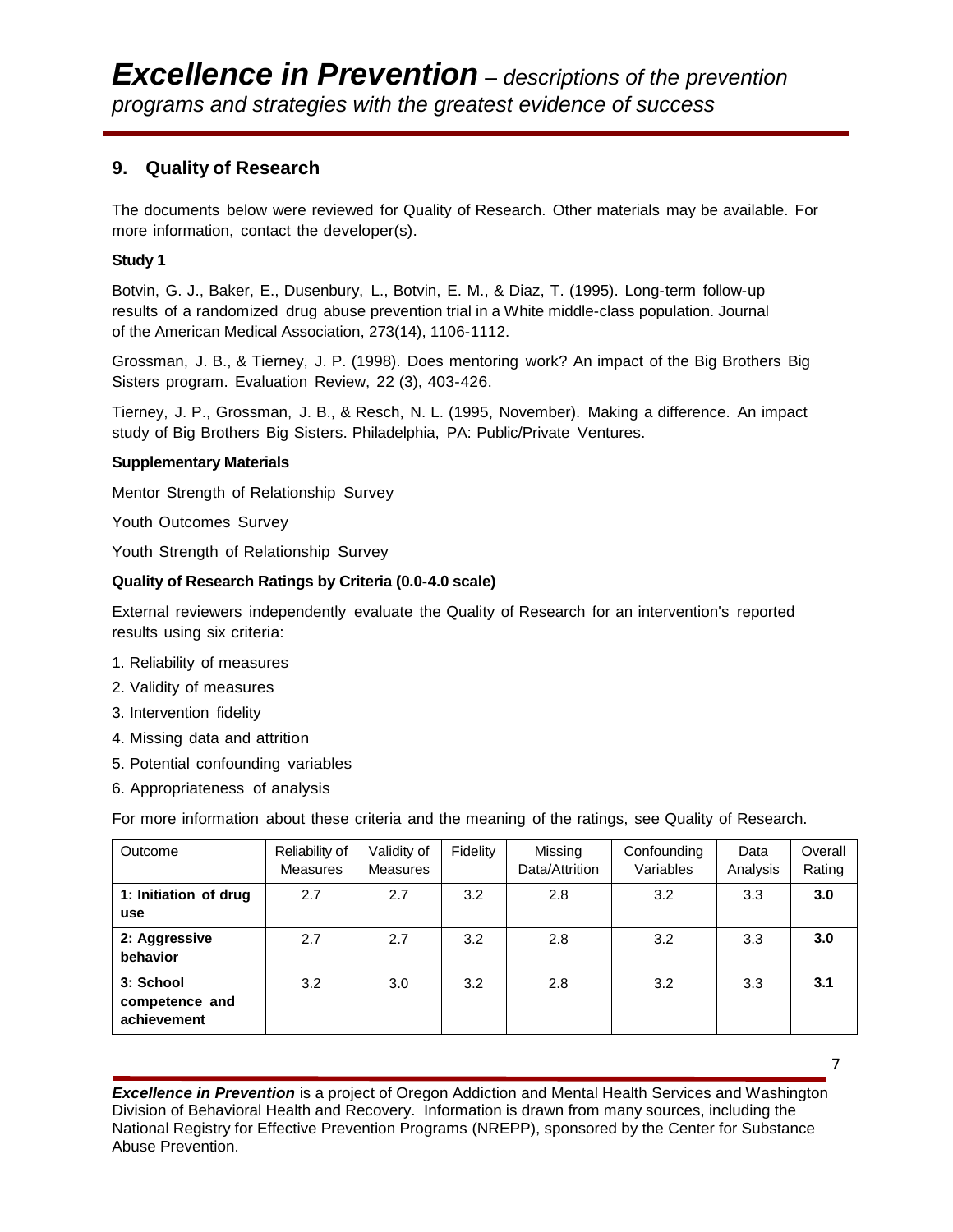# *Excellence in Prevention – descriptions of the prevention programs and strategies with the greatest evidence of success*

| Family<br>д.  | ∪.⊽ | $\sim$ $\sim$<br>v.v | ົ<br>$\mathsf{v}.\mathsf{v}$ | ົດເ<br>z.o | ے.ت | ს.ს | v. |
|---------------|-----|----------------------|------------------------------|------------|-----|-----|----|
| relationships |     |                      |                              |            |     |     |    |

#### **Study Strengths**

Mentors met with their assigned youth on a frequent basis (i.e., more than 70% met at least three times per month, and approximately 45% met at least once per week, with the average meeting lasting 3.6 hours), thus providing some measure of intervention fidelity. Attrition was relatively low in both the intervention and wait-list control groups, and both the baseline and follow-up surveys were completed by approximately 84% of the total sample. The study had a large sample size and used random assignment. There were no important differences in characteristics between those assigned to the intervention group and those assigned to the control group. The analyses used were appropriate and very thorough. A variety of multivariate and subgroup analyses were conducted, and intent-to-treat analysis was used.

#### **Study Weaknesses**

Only alpha coefficients of measures were used to establish reliability. Although face validity was reported for the measures, other types of validity were not. There was no discussion of missing data other than a narrative report by the study authors, who stated that there were very little missing data.

### **10. Readiness for Dissemination**

The documents below were reviewed for Readiness for Dissemination. Other materials may be available. For more information, contact the developer(s).

#### **Dissemination Materials**

Big Brothers Big Sisters of America. (2000). Membership affiliation agreement. Philadelphia, PA: Author.

Big Brothers Big Sisters of America. (2007). 2007-2010 nationwide strategic direction. Philadelphia, PA: Author.

Big Brothers Big Sisters of America. (2009). Onboarding program staff: Participant guide. Philadelphia, PA: Author.

Big Brothers Big Sisters of America. (n.d.). Personal safety awareness for teens: Relationships. Philadelphia, PA: Author. Big Brothers Big Sisters of America. (n.d.). Talking with grown-ups. Philadelphia, PA: Author.

Big Brothers Big Sisters of America, Agency Connection Web site, http://agencyconnection.bbbs.org/site/, including the following materials:

- Match Activity Workbook
- Parent Orientation Guide
- Preparing Volunteers Guide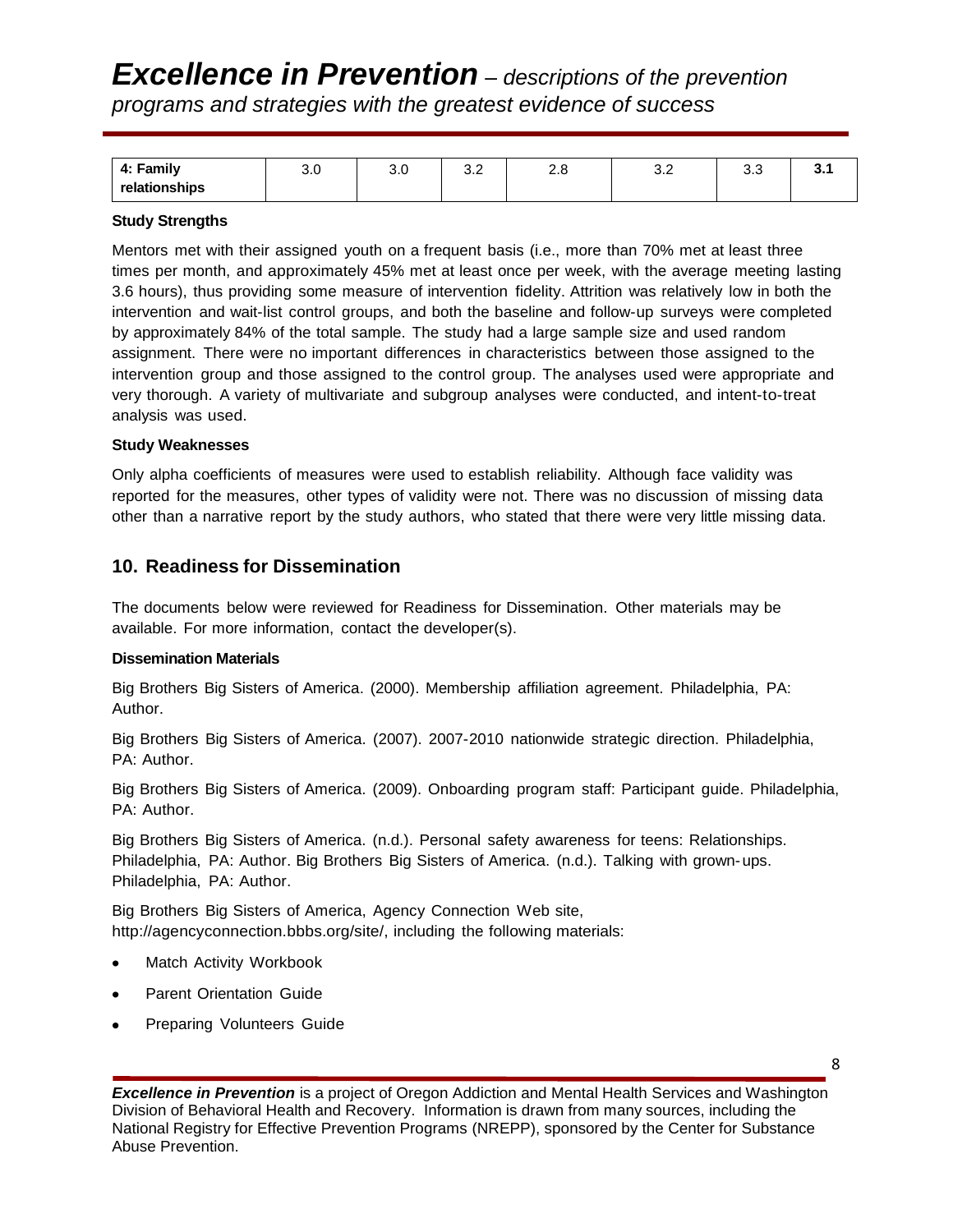- SDM Part 1--Checklist of Essential Practices
- SDM Part 1--Forms
- Service Delivery Job Descriptions and Interview Guide
- Service Delivery Model (SDM) Part 1 Manual  $\bullet$
- Staff Guide for Orientation
- Supplemental Handouts
- Volunteer Selection Policy

Big Brothers Big Sisters of America, Learning Center training site, http://rod.sumtotalsystems.com/bbbs/app/SYS\_login.aspx, including the following materials:

- BBBS Program Overview  $\bullet$
- Customer Relations On-the-Job Training  $\bullet$
- Enrollment and Matching On-the-Job Training
- Fundamentals of Youth Protection  $\bullet$
- Match Support On-the-Job Training
- SDM for Customer Relations v.2  $\bullet$
- SDM for Enrollment and Matching v.2
- SDM for Match Support v.2  $\bullet$

Mentor Strength of Relationship Survey

Strength of Relationship Overview [PowerPoint slides]

Strength of Relationship Training and Fidelity [PowerPoint slides] Youth Outcomes Survey

Youth Strength of Relationship Survey

#### **Readiness for Dissemination Ratings by Criteria (0.0-4.0 scale)**

External reviewers independently evaluate the intervention's Readiness for Dissemination using three criteria:

- 1. Availability of implementation materials
- 2. Availability of training and support resources
- 3. Availability of quality assurance procedures

For more information about these criteria and the meaning of the ratings, see Readiness for Dissemination.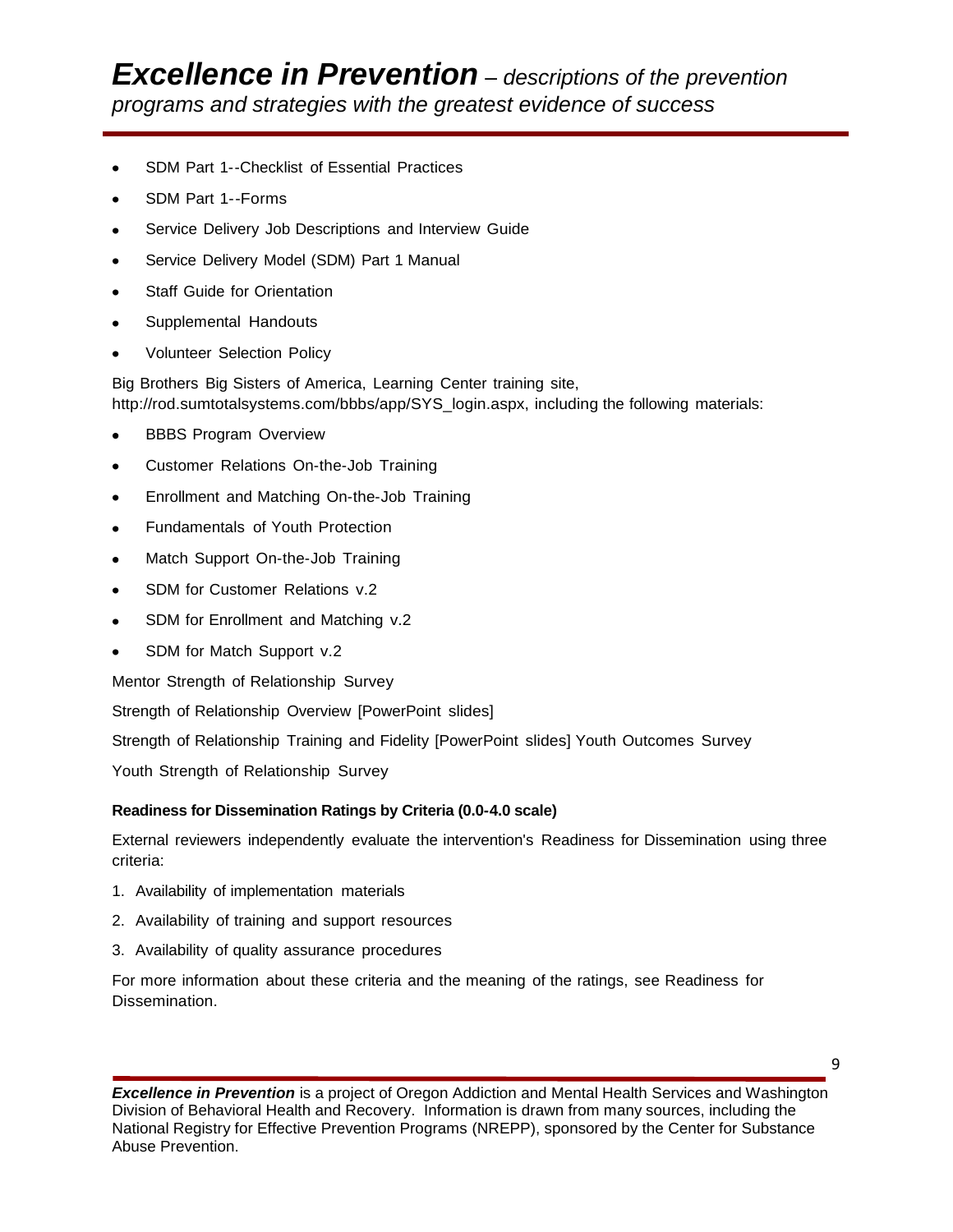| Implementation   | <b>Training and Support</b> | <b>Quality Assurance</b> | <b>Overall Rating</b> |
|------------------|-----------------------------|--------------------------|-----------------------|
| <b>Materials</b> | <b>Resources</b>            | <b>Procedures</b>        |                       |
| 4.0              | 3.8                         | 3.3                      | 3.7                   |

#### **Dissemination Strengths**

Extensive implementation materials are available online and provide detailed information on program implementation requirements, including the necessary budget, program policies, and organizational expectations. An affiliation agreement codifies these expectations, which require that implementing organizations adhere to the BBBSA policies. The program offers extensive online and in-person training, with curricula for staff and program managers. Self-assessment tools support quality assurance at various levels (e.g., individual staff, implementing organization).

#### **Dissemination Weaknesses**

Training materials for mentors are difficult to identify on the program Web sites. Although strength of relationship surveys are available for youth and mentors, it is not clear how they should be used to improve the program or support continuing strategic planning efforts.

## **11. Costs**

The information below was provided by the developer and may have changed since the time of review. For detailed information on implementation costs (e.g., staffing, space, equipment, materials shipping and handling), contact the developer.

| <b>Item Description</b>                                                                                                                                                                                                                                                                                                             | Cost                                                                                 | <b>Required by Program</b><br><b>Developer</b> |
|-------------------------------------------------------------------------------------------------------------------------------------------------------------------------------------------------------------------------------------------------------------------------------------------------------------------------------------|--------------------------------------------------------------------------------------|------------------------------------------------|
| Membership fee (includes<br>standards of practice, affiliation<br>agreement, parent and volunteer<br>orientation guides, information<br>for orienting program staff,<br>child protection materials,<br>information for program<br>performance managers,<br>information on agency<br>development for regional staff,<br>and surveys) | Varies depending on site<br>resources (minimum of \$150,000<br>per year for 3 years) | Yes                                            |
| Agency Information Management<br>(AIM) System                                                                                                                                                                                                                                                                                       | \$2,000-\$12,000 depending on<br>the number of youth served                          | No.                                            |
| Role-specific training for various<br>levels of staff                                                                                                                                                                                                                                                                               | Included in membership fee                                                           | Yes                                            |